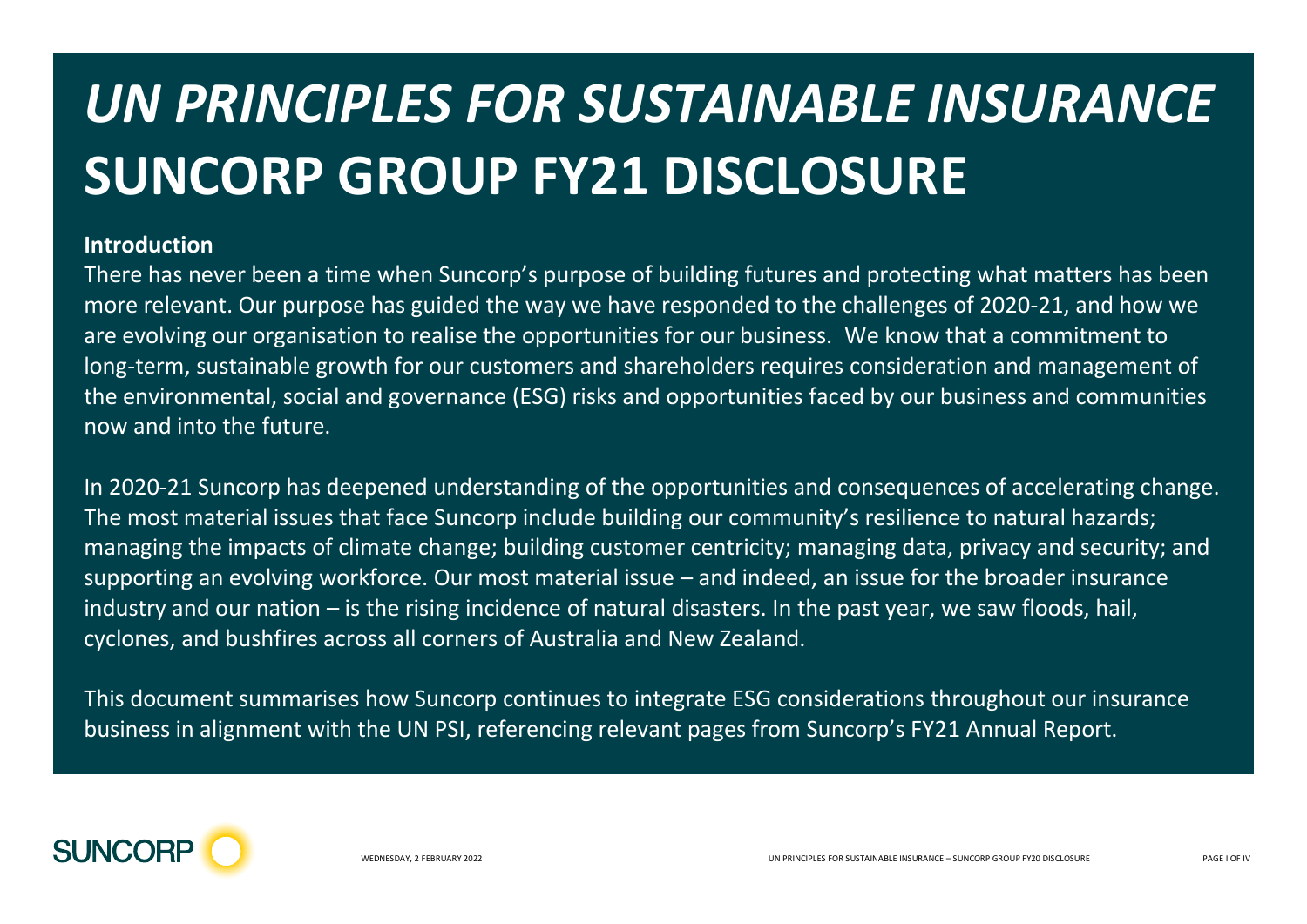## About Suncorp Group

Suncorp Group offers insurance and banking products and services through some of Australia's and New Zealand's most recognisable brands. With a heritage dating back to 1902, we have grown to become an ASX-listed company with more than 13,000 people and \$97 billion in assets. Suncorp Group comprises three core businesses, each empowered to deliver for their customers.

Our Insurance Australia business delivers home and contents, motor, caravan, compulsory third party, workers compensation, commercial insurance through our suite of leading insurance brands including AAMI, Suncorp Insurance, GIO and Apia. Our insurance products help millions of people to protect what matters to them.

Suncorp New Zealand deliver consumer, commercial and life insurance products via intermediaries in New Zealand through its general (Vero) and life insurance (Asteron Life) brands and partnerships. In addition, Suncorp New Zealand (SNZ) partners with the New Zealand Automobile Association (AA) to distribute general insurance products direct to consumers via AA Insurance, a joint venture between Vero and the AA. A second joint venture between the two partners (AA Finance) provides secured vehicle financing. Asteron also partners with the AA to distribute simple Life products direct to New Zealand consumers.

*For more information about our approach to ESG integration, visit: <https://www.suncorpgroup.com.au/corporate-responsibility>*





- Principle 1: We will embed in our decision-making environmental, social and governance issues relevant to our insurance business.
- Principle 2: We will work together with our clients and business partners to raise awareness of environmental, social and governance issues, manage risk and develop solutions.
- Principle 3: We will work together with governments, regulators and other key stakeholders to promote widespread action across society on environmental, social and governance issues.
- Principle 4: We will demonstrate accountability and transparency in regularly disclosing publicly our progress in implementing the principles.

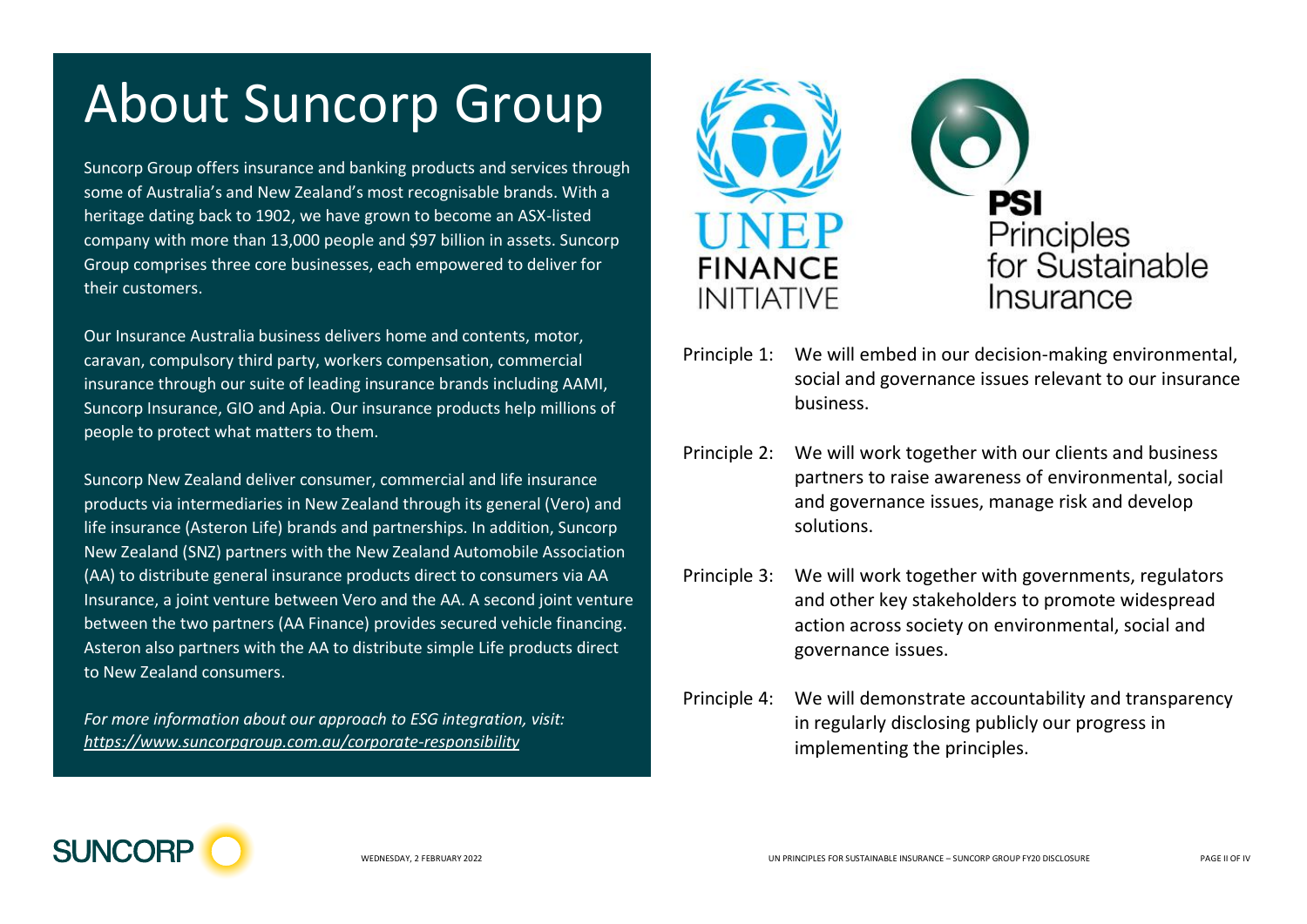## **2020-21 alignment with UN PSI Principles**

*Reference: Suncorp Annual Report 2020-21*

|              | PAGE ANNUAL REPORT<br><b>SECTION</b> | <b>UN PSI</b><br><b>PRINCIPLE</b> | <b>COMMENTARY</b>                                                                                                                                                                                                                                                                                                                                                                                                   |
|--------------|--------------------------------------|-----------------------------------|---------------------------------------------------------------------------------------------------------------------------------------------------------------------------------------------------------------------------------------------------------------------------------------------------------------------------------------------------------------------------------------------------------------------|
| $8 - 9$      | Message from our<br>Chairman         | 1, 2, 4                           | Demonstrates how Suncorp is committed to delivering a responsible and adaptive business which considers material ESG<br>issues, including climate change, customer vulnerability, and organisational impacts on society. Also outlines the importance of<br>responsible investment and Suncorp's Sensitive Sector Standards in responding to key ESG risks.                                                         |
| $16-$<br>17  | Our operating<br>environment         | 1, 2, 4                           | Summarises the outcomes of Suncorp's stakeholder materiality assessments, which identified and prioritise the economic,<br>environmental, social and governance topics of most significance for our business.                                                                                                                                                                                                       |
| $34 -$<br>35 | Change advocated                     | 1, 2, 3, 4                        | Summarises key areas of advocacy for Suncorp, including financial, social and natural hazard resilience; and accessible,<br>affordable and inclusive insurance.                                                                                                                                                                                                                                                     |
| $36 -$<br>37 | Sustainable business                 | 1, 4                              | Outlines Suncorp's approach to stakeholder engagement, the most material environmental, social and governance (ESG) topics<br>for our business, and our response through the lens of our Corporate Sustainability Principles. References relevant Sustainable<br>Development Goals Suncorp's work contributes to. Non-financial targets, including tracking to targets is also included.                            |
| $38 -$<br>39 | Stakeholder<br>engagement            | 1, 2, 3                           | Describes how we identify and engage with key stakeholders, ensuring we are proactive, respectful, transparent and uphold<br>the highest ethical standards. Includes information on how we engaged, key topics we heard from our stakeholders and how<br>we responded.                                                                                                                                              |
| 40-<br>41    | <b>ESG</b> materiality<br>assessment | 1, 2, 3                           | In FY21, a comprehensive and independent ESG materiality assessment was conducted that reflects our changing operating<br>environment, the evolving priorities of stakeholders and issues important to our business The topics identified cover areas such<br>as our role in building more resilient communities, customer focus, social and environmental impact, governance and<br>reputation, and our workforce. |
| $42 -$<br>45 | Sustainable growth                   | 1, 2, 3, 4                        | This section details how Suncorp manages its impacts to ensure the sustainable growth of both Suncorp's business and the<br>communities in which it operates. It includes detailed information on Suncorp's progress in responding to climate change,<br>including climate change scenario analysis and disclosures, reducing operational environmental impacts, and how Suncorp is                                 |